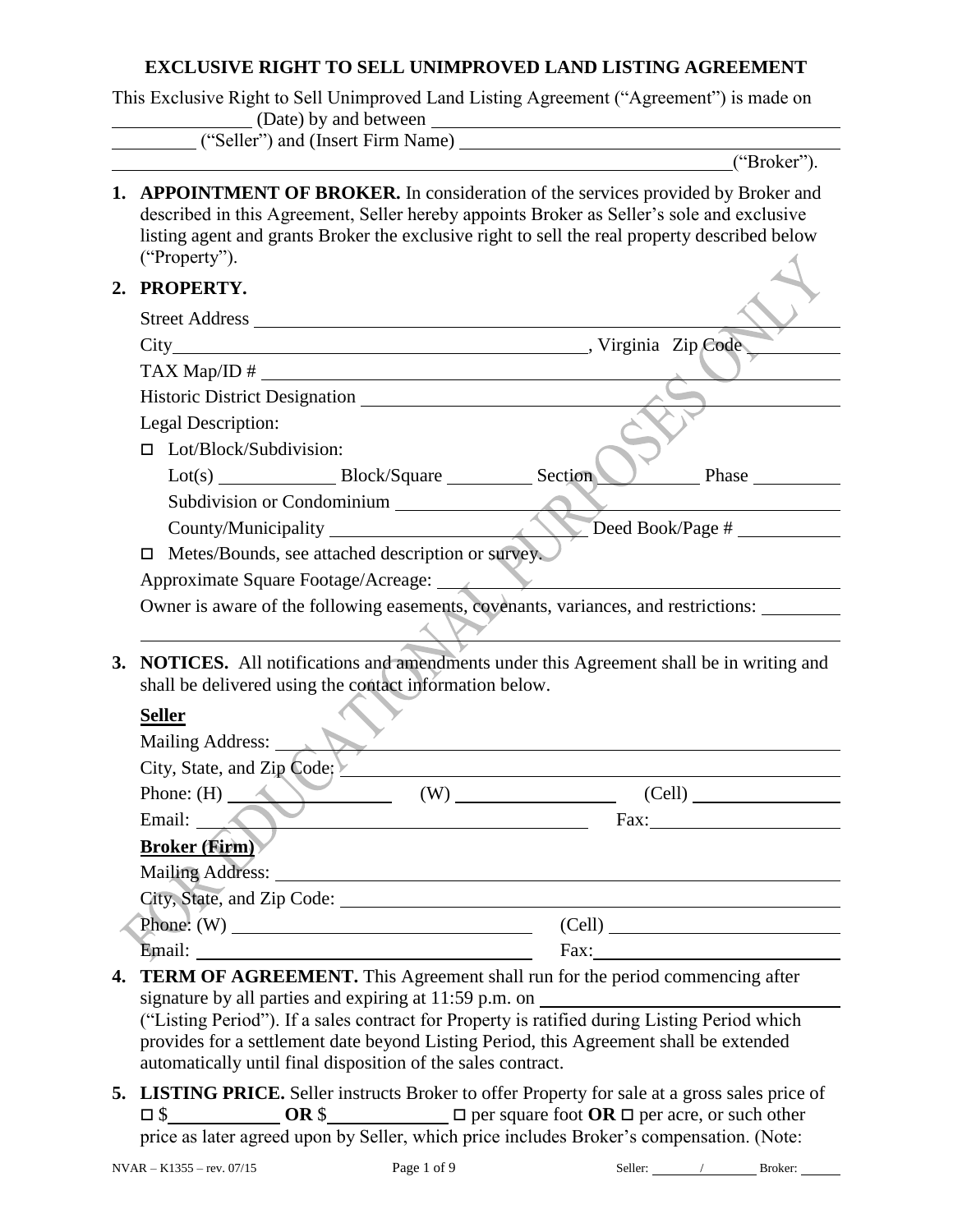Broker does not guarantee that Property will appraise or sell at the price stated hereunder, nor does Broker guarantee any net amount Seller might realize from the sale of Property).

**6. UTILITIES.** (Check all that apply, if any)

|                                                                                                                                                                                                                                                                                                                                                                                                                                                                                                | Water Supply: $\Box$ Public $\Box$ Private Well $\Box$ Community Well | Sewage Disposal: $\Box$ Public $\Box$ Septic Approved for Bedrooms<br>Type of Septic System: $\Box$ Community $\Box$ Conventional $\Box$ Alternative $\Box$ Experimental |  |  |  |  |  |  |
|------------------------------------------------------------------------------------------------------------------------------------------------------------------------------------------------------------------------------------------------------------------------------------------------------------------------------------------------------------------------------------------------------------------------------------------------------------------------------------------------|-----------------------------------------------------------------------|--------------------------------------------------------------------------------------------------------------------------------------------------------------------------|--|--|--|--|--|--|
| *Section 32.1-164:1 of the Code of Virginia requires Seller to disclose whether the onsite<br>septic system serving Property is operating under a waiver of repair and/or maintenance<br>requirements imposed by the State Board of Health. If the septic system is operating<br>pursuant to a waiver, then Seller must provide the buyer with the "Disclosure Regarding<br>Validity of Septic System Permit" prior to contract ratification. Such waiver is not<br>transferable to the buyer. |                                                                       |                                                                                                                                                                          |  |  |  |  |  |  |
| Seller represents that the septic system $\Box$ is $OR \Box$ is not operating under a waiver from<br>the State Board of Health.                                                                                                                                                                                                                                                                                                                                                                |                                                                       |                                                                                                                                                                          |  |  |  |  |  |  |
| Electricity:                                                                                                                                                                                                                                                                                                                                                                                                                                                                                   | $\Box$ Onsite <b>OR</b> $\Box$ Available                              | (Location if known:                                                                                                                                                      |  |  |  |  |  |  |
|                                                                                                                                                                                                                                                                                                                                                                                                                                                                                                | Natural Gas: $\Box$ Onsite <b>OR</b> $\Box$ Available                 | (Location if known                                                                                                                                                       |  |  |  |  |  |  |
| Other: $\square$                                                                                                                                                                                                                                                                                                                                                                                                                                                                               |                                                                       | (Location if known:                                                                                                                                                      |  |  |  |  |  |  |

- **7. BROKER DUTIES.** Broker shall perform, and Seller hereby authorizes Broker to perform, the following duties. In performing these duties, Broker shall exercise ordinary care, comply with all applicable laws and regulations and treat all parties honestly.
	- **A.** Broker shall protect and promote the interests of Seller and shall provide Seller with services consistent with the standards of practice and competence that are reasonably expected of licensees engaged in the business of real estate brokerage. Seller acknowledges that Broker is bound by the bylaws, policies and procedures, and rules and regulations governing the MLS, the Code of Ethics of the National Association of REALTORS®, the Code of Virginia and the Regional Rules and Regulations for the electronic lockbox system.
	- **B.** Broker shall use reasonable efforts and act diligently to seek buyers for Property at the price and terms stated herein or otherwise acceptable to Seller, to negotiate on behalf of Seller, to establish strategies for accomplishing Seller's objectives, to assist in satisfying Seller's contractual obligations and to facilitate the consummation of the sale of Property.
	- **C.** Broker shall market Property, at Broker's discretion, including without limitation, description, interior and exterior photographs in appropriate advertising media, such as publications, mailings, brochures and internet sites; provided, however, Broker shall not be obligated to continue to market Property after Seller has accepted an offer.
	- **D.** Broker shall present all written offers or counteroffers to and from Seller, in a timely manner, even if Property is already subject to a ratified contract of sale, unless otherwise instructed by Seller in writing.
	- **E.** Broker shall account, in a timely manner, for all money and property received in trust by Broker, in which Seller has or may have an interest.
	- **F.** Broker shall show Property during reasonable hours to prospective buyers and shall accompany or accommodate, as needed, other real estate licensees, their prospective buyers, inspectors, appraisers, exterminators and other parties necessary for showings and inspections of Property, to facilitate and/or consummate the sale of Property. Broker  $\Box$  shall **OR**  $\Box$  shall not install an electronic lockbox on Property to allow access and showings by persons who are authorized to access Property.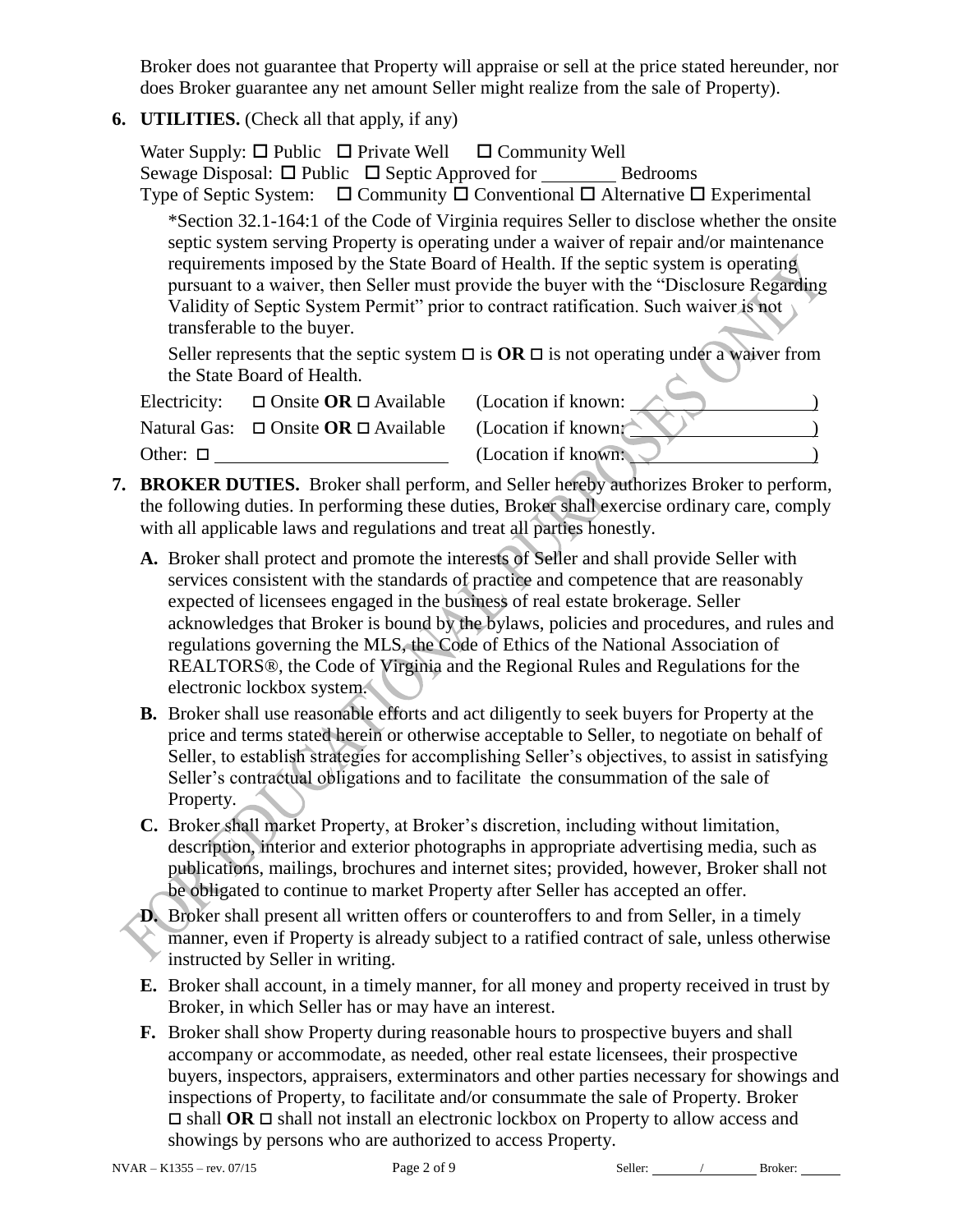**G.** Broker  $\Box$  shall **OR**  $\Box$  shall not install "For Sale" signs on Property, as permitted. Seller is responsible for clearly marking the location of underground utilities, equipment or other items that may be damaged by the placement of the sign.

# **8. MARKETING/MLS/INTERNET ADVERTISING.**

**A.** Broker shall make a blanket unilateral offer of cooperation and compensation to other brokers in any multiple listing service ("MLS") that Broker deems appropriate. Broker shall disseminate information regarding Property, including the entry date, listing price(s), final price and all terms, and expired or withdrawn status, by printed form and/or electronic computer service, which may include internet advertising, during and after the expiration of this Agreement.

Broker shall enter the listing information into the MLS database:

 $\Box$  Within 48 hours (excluding weekends and holidays) of commencement of the Listing Period  $OR \square$  on or before:

- **B.** The parties agree and understand that internet advertising includes:
	- 1) Broker's internet website;
	- 2) The internet websites of licensed real estate salespersons or associate real estate brokers affiliated with Broker;
	- 3) Any other internet websites in accordance with applicable MLS rules and regulations;
	- 4) Printed media; and/or
	- 5) Any available MLS program(s) that enable participants to display aggregated MLS active listing information on other such participants' and authorized users' public websites.
- **C.** Seller agrees and understands that Broker has provided an opportunity to Seller to opt-out of any of the following four provisions which govern the display of information on Virtual Office Websites (VOW) and that Broker is thus hereby authorized by Seller to submit and market Property as follows.

# **PART I:**

□ Seller authorizes **OR** □ Seller does not authorize Broker to submit and market Property by and through the display on any internet websites.

**If Seller selects the second option, consumers who conduct searches for listings on the internet will not see the corresponding information about Property in response to a search.**

# **PART II:**

 $\Box$  Seller authorizes OR  $\Box$  Seller does not authorize the display of Property address on any internet website.

# **PART III:**

 $\Box$  Seller authorizes **OR**  $\Box$  Seller does not authorize the display of unedited comments or reviews of Property (or display a hyperlink to such comments or reviews) on MLS participants' internet websites.

# **PART IV:**

- $\Box$  Seller authorizes **OR**  $\Box$  Seller does not authorize the display of an automated estimate of the market value of Property (or a hyperlink to such estimate) on MLS participants' internet websites.
- **D.** During the term of this Agreement, Seller may, by written notice to Broker, authorize Broker to enable or disable use of any feature as described in 8.C. above. Broker agrees to update the MLS database accordingly.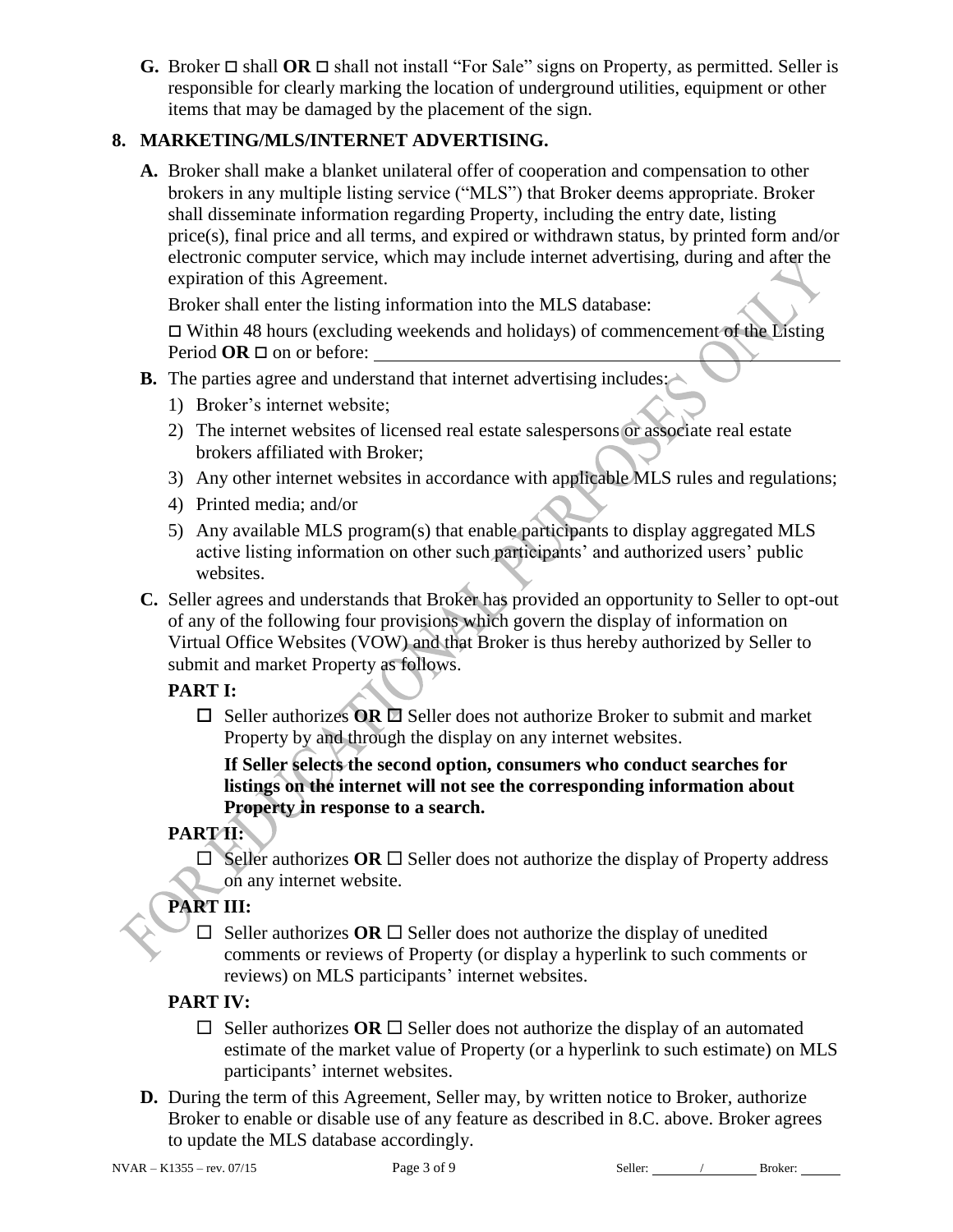**E.**  $\Box$  Seller authorizes **OR**  $\Box$  Seller does not authorize Broker to conduct pre-marketing activities in accordance with the attached addendum.

#### **9. TYPES OF REAL ESTATE REPRESENTATION - DISCLOSURE AND INFORMED CONSENT.**

**Seller representation** occurs by virtue of this Agreement with Seller's contract to use Broker's services and may also include any cooperating brokers who act on behalf of Seller as subagent of Broker. (Note: Broker may assist a buyer or prospective buyer by performing ministerial acts that are not inconsistent with Broker's duties as Seller's listing agent under this Agreement.)

**Buyer representation** occurs when buyers contract to use the services of their own broker (known as a buyer representative) to act on their behalf.

**Designated representation** occurs when a buyer and seller in one transaction are represented by different sales associate(s) affiliated with the same broker. Each of these sales associates, known as a designated representative, represents fully the interests of a different client in the same transaction. Designated representatives are not dual representatives if each represents only the buyer or only the seller in a specific real estate transaction. In the event of designated representatives, each representative shall be bound by client confidentiality requirements, set forth in the CONFIDENTIAL INFORMATION paragraph. The broker remains a dual representative.

If Seller does not consent to designated representation, then Seller does not allow Property to be shown to a buyer represented by this Broker through another designated representative associated with the firm. Broker will notify other real estate licensees via the MLS whether Seller consents to designated representation.

 Seller does not consent to designated representation thus Seller does not allow Property to be shown to a buyer represented by this Broker through another designated representative associated with the firm **OR**

 $\Box$  Seller consents to designated representation and allows Property to be shown to a buyer by this Broker through another designated representative associated with the firm.

**Dual representation** occurs when the same broker and the same sales associate(s) represent both the buyer and seller in one transaction. In the event of dual representation, the broker shall be bound by confidentiality requirements for each client, set forth in the CONFIDENTIAL INFORMATION paragraph.

If Seller does not consent to dual representation, then Seller does not allow Property to be shown to a buyer represented by this Broker through the same sales associate(s). Broker will notify other real estate licensees via the MLS of whether Seller consents to dual representation.

 Seller does not consent to dual representation thus Seller does not allow Property to be shown to a buyer represented by this Broker through the same sale associate **OR**

 Seller consents to dual representation and allows Property to be shown to a buyer by this Broker through the same sale associate.

**An additional disclosure is required before designated or dual representation is to occur for a specific transaction.**

#### **10. BROKER COMPENSATION.**

**A. Payment.** Seller shall pay Broker in cash total compensation of ("Compensation") if, during the term of this Agreement, anyone produces a buyer ready, willing and able to buy Property.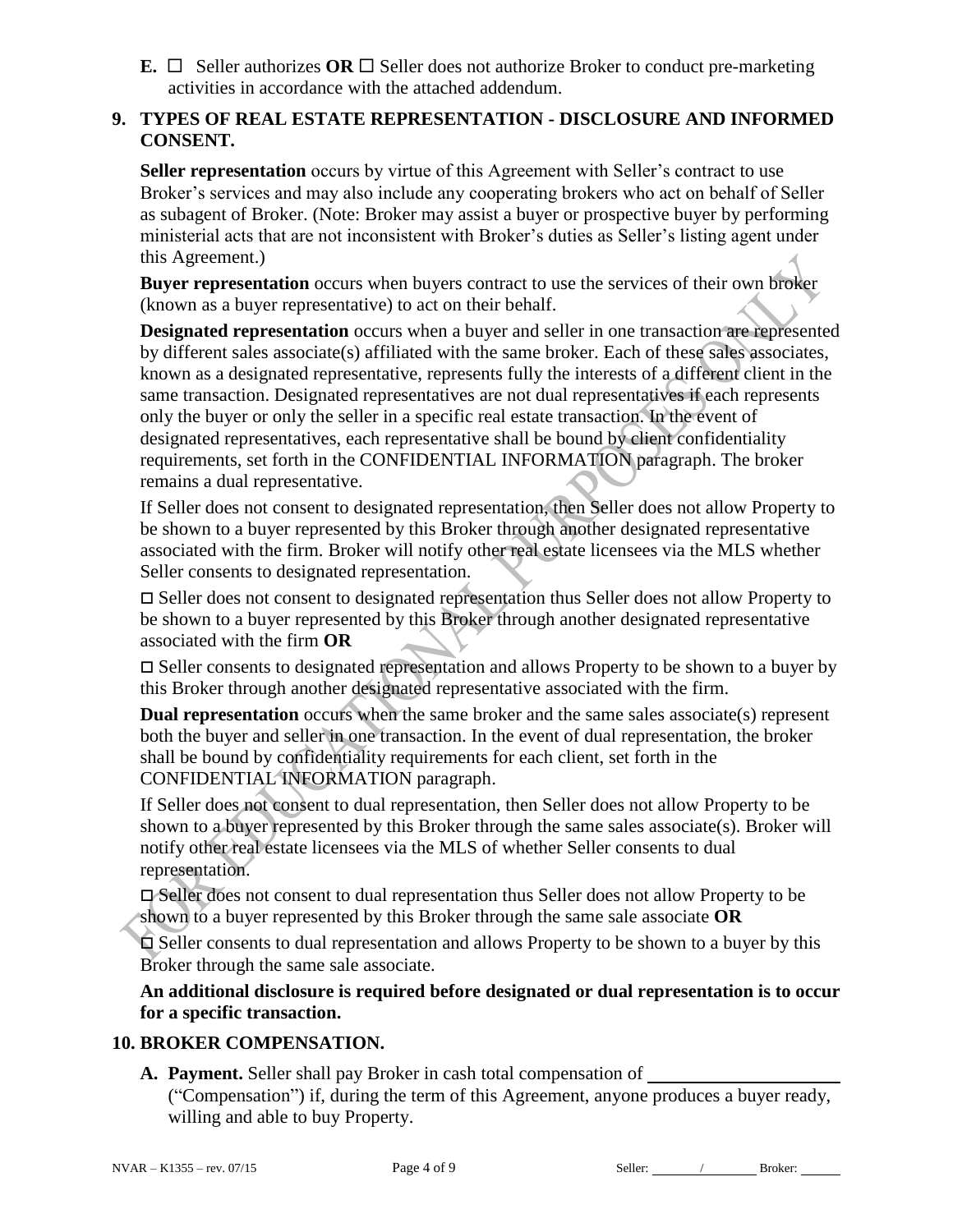Compensation is also earned if, within days after the expiration or termination of this Agreement, a contract is ratified with a ready, willing, and able buyer to whom Property had been shown during the term of this Agreement; provided, however, that Compensation need not be paid if a contract is ratified on Property while Property is listed with another real estate company.

**B. Buyer Broker.** Broker shall offer a portion of Compensation to the buyer broker as indicated:

Buyer Agency Compensation: **OR**

Other Compensation:

*Note: Compensation may be shown by a percentage of the gross selling price, a definite dollar amount or "N" for no compensation.*

*Broker's compensation and the sharing of compensation between brokers are not fixed, controlled, recommended or suggested by any multiple listing service or Association of REALTORS®.*

- **C. Retainer Fee.** Broker acknowledges receipt of a retainer fee in the amount of which  $\Box$  shall **OR**  $\Box$  shall not be subtracted from Compensation. The retainer fee is non-refundable and is earned when paid.
- **D. Early Termination.** In the event Seller wishes to terminate this Agreement prior to the end of Listing Period, without good cause, Seller shall pay Broker before Broker's execution of a written release.
- **11. CONFIDENTIAL INFORMATION.** Broker shall maintain the confidentiality of all personal and financial information and other matters identified as confidential by the client which were obtained by Broker during the brokerage relationship, unless the client consents in writing to the release of such information or as otherwise provided by law. The obligation of Broker to preserve confidential information continues after termination of the brokerage relationship. Information concerning adverse material facts about Property is not considered confidential information.
- **12. AUTHORIZATION TO DISCLOSE OTHER OFFERS.** In response to inquiries from buyers or cooperating brokers, Broker may not disclose, without Seller's authorization, the existence of other written offers on Property. If Seller does give such authorization, Seller acknowledges that Broker and sales associate(s) must disclose whether the offers were obtained by the listing agent, another member of the listing Broker's firm, or by a cooperating broker.

Seller  $\Box$  does  $OR \Box$  does not authorize Broker and sales associate to disclose such information to buyers or cooperating brokers.

- **13. COMPLIANCE WITH FAIR HOUSING LAWS.** Property shall be shown and made available without regard to race, color, religion, sex, handicap, familial status or national origin as well as all classes protected by the laws of the United States, the Commonwealth of Virginia and applicable local jurisdictions, or by the REALTOR® Code of Ethics.
- **14. CONDOMINIUM ASSOCIATION.** Seller represents that Property  $\Box$  is  $\overline{OR}$   $\Box$  is not located within a development which is a Condominium or Cooperative. Condominiums or Cooperatives being offered for sale are subject to the receipt by buyers of the required disclosures, and Seller is responsible for payment of appropriate fees and for providing these disclosure documents to prospective buyers as prescribed in the Condominium Act, Section 55-79.39 et seq., and the Cooperative Act, Section 55-424, et seq., of the Code of Virginia.

 $\square$  Seller **OR**  $\square$  Broker shall order the association disclosure documents at Seller's expense

NVAR – K1355 – rev. 07/15 **Page 5 of 9** Seller: / Broker: <u>Broker:</u> / Broker: <u>1986</u>  $\Box$  at the time of listing **OR**  $\Box$  within 3 days following the date of contract ratification or **OR**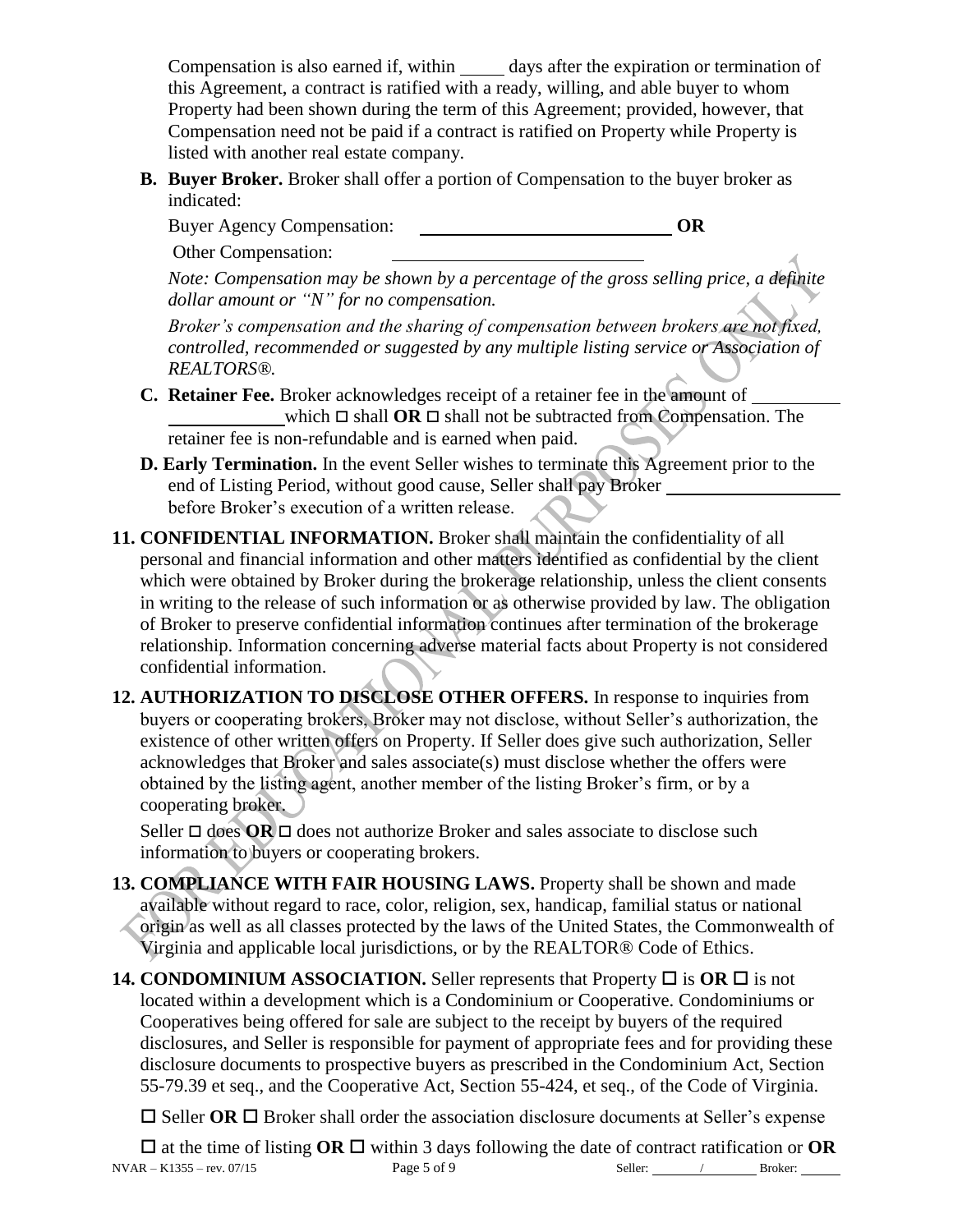| The Condominium or Cooperative dues are \$<br>(frequency of payment).                                                                                                                                                                                                                                                                                                                                                                      |  |  |  |  |
|--------------------------------------------------------------------------------------------------------------------------------------------------------------------------------------------------------------------------------------------------------------------------------------------------------------------------------------------------------------------------------------------------------------------------------------------|--|--|--|--|
| Special Assessment \$                                                                                                                                                                                                                                                                                                                                                                                                                      |  |  |  |  |
| Condominium or Cooperative Association Name: ___________________________________                                                                                                                                                                                                                                                                                                                                                           |  |  |  |  |
|                                                                                                                                                                                                                                                                                                                                                                                                                                            |  |  |  |  |
| Seller represents that Seller $\Box$ is $OR \Box$ is not current on all condominium association dues<br>and/or special assessments.                                                                                                                                                                                                                                                                                                        |  |  |  |  |
| <b>15. PROPERTY OWNERS' ASSOCIATION.</b> Seller represents that Property $\Box$ is OR $\Box$ is<br>not located within a development(s) which is subject to the Virginia Property Owners'<br>Association Act, Sections 55-508 through 55-516 of the Code of Virginia. If Property is<br>within such a development, Seller is responsible for payment of the appropriate fees and for<br>providing these disclosure documents to the buyers. |  |  |  |  |
| $\Box$ Seller OR $\Box$ Broker shall order the association disclosure documents at Seller's expense                                                                                                                                                                                                                                                                                                                                        |  |  |  |  |
| $\square$ at the time of listing OR $\square$ within 3 days following the date of contract ratification or OR                                                                                                                                                                                                                                                                                                                              |  |  |  |  |
| The Property Owners' Association dues are \$<br>(frequency of payment).                                                                                                                                                                                                                                                                                                                                                                    |  |  |  |  |
| Special Assessment \$                                                                                                                                                                                                                                                                                                                                                                                                                      |  |  |  |  |
| Property Owners Association Name:                                                                                                                                                                                                                                                                                                                                                                                                          |  |  |  |  |
| Management Company: $\qquad \qquad$ Phone #:                                                                                                                                                                                                                                                                                                                                                                                               |  |  |  |  |
| Seller represents that Seller $\Box$ is $OR \Box$ is not current on all property owners' association<br>dues and/or special assessments.                                                                                                                                                                                                                                                                                                   |  |  |  |  |
| 16. CURRENT LIENS. Seller represents to Broker that the below information is true and<br>complete to the best of Seller's information, knowledge and belief: (check all that are<br>applicable)                                                                                                                                                                                                                                            |  |  |  |  |
| A. $\Box$ Property is not encumbered by any mortgage or deed of trust (if box is checked, skip to<br>$\rightarrow$ $\vee$<br><i>item</i> $G$ ).                                                                                                                                                                                                                                                                                            |  |  |  |  |
| B. $\Box$ Property is security for a first mortgage or deed of trust loan held by (Lender Name):                                                                                                                                                                                                                                                                                                                                           |  |  |  |  |
|                                                                                                                                                                                                                                                                                                                                                                                                                                            |  |  |  |  |
| C. Deproperty is security for a second mortgage or deed of trust loan held by (Lender<br>Name):                                                                                                                                                                                                                                                                                                                                            |  |  |  |  |
|                                                                                                                                                                                                                                                                                                                                                                                                                                            |  |  |  |  |
| $\hat{\mathbf{D}}$ . $\Box$ Property is security for a line of credit or home equity line of credit held by (Lender                                                                                                                                                                                                                                                                                                                        |  |  |  |  |
|                                                                                                                                                                                                                                                                                                                                                                                                                                            |  |  |  |  |
|                                                                                                                                                                                                                                                                                                                                                                                                                                            |  |  |  |  |
| <b>E.</b> $\Box$ Seller is current on all payments for the loans identified above.                                                                                                                                                                                                                                                                                                                                                         |  |  |  |  |
| <b>F.</b> $\Box$ Seller is not in default and has not received any notice(s) from the holder(s) of any<br>loan identified above, or from any other lien holder of any kind, regarding a default under<br>any loan, threatened foreclosure, notice of foreclosure, or the filing of foreclosure.                                                                                                                                            |  |  |  |  |
| $G \cap$ There are no liens secured against Property for Eederal. State or local income taxes:                                                                                                                                                                                                                                                                                                                                             |  |  |  |  |

**G.** There are no liens secured against Property for Federal, State or local income taxes; unpaid real property taxes; or unpaid condominium or homeowners' association fees.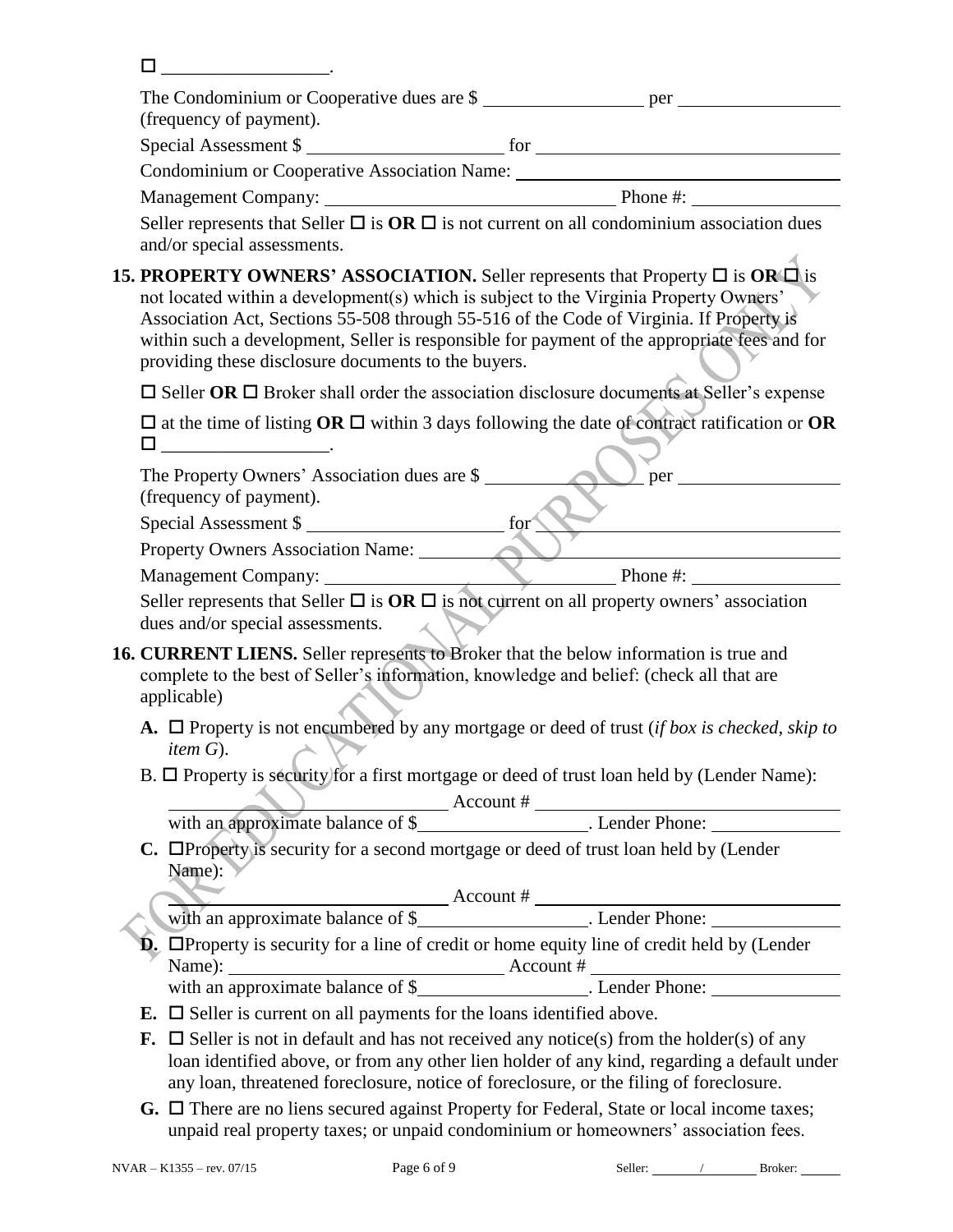- $H. \Box$  There are no judgments against Seller (including each owner for jointly held property). Seller has no knowledge of any matter that might result in a judgment that may potentially affect Property.
- **I.**  $\Box$  Seller has not filed for bankruptcy protection under United States law and is not contemplating doing so during the term of this Agreement.

During the term of this Agreement, should any change occur with respect to answers A through I above, Seller shall immediately notify Broker and sales associate/listing agent, in writing, of such change.

- **17. SELLER FINANCING.** Seller  $\Box$  does **OR**  $\Box$  does not agree to offer seller financing by providing a \_\_\_\_\_\_\_\_\_\_\_\_\_\_\_\_\_\_\_\_\_\_\_\_ deed of trust loan in the amount of \$\_\_\_\_\_\_ with further terms to be negotiated.
- **18. CLOSING COSTS.** Fees for the preparation of the deed of conveyance, that portion of the settlement agent's fee billed to Seller, costs of releasing existing encumbrances, Seller's legal fees, Grantor's Tax, and any other proper charges assessed to Seller will be paid by Seller unless provided otherwise in the sales contract.

The "Seller's Estimated Cost of Settlement" form  $\Box$  is  $OR \Box$  is not attached. These estimates are for informational purposes only and will change based upon the terms and conditions of the purchase offer.

**Seller's Proceeds:** Seller acknowledges that Seller's proceeds may not be available at the time of settlement. The receipt of proceeds may be subject to the **Virginia Wet Settlement Act**, and may be subject to other laws, rules and regulations (e.g. Virginia estate statutes and the **Foreign Investment Real Property Tax Act - FIRPTA**).

**Seller is advised to seek legal and/or financial advice concerning these matters.**

**19. IRS/FIRPTA.** Section 1445 of the Internal Revenue Service (IRS) Code may require the settlement agent to report the gross sales price, Seller's federal tax identification number and other required information to the IRS. Seller will provide to the settlement agent such information upon request. In certain situations, the IRS requires a percentage (currently 10%) of the sales price to be withheld from Seller's proceeds if Seller is a foreign person for purposes of U.S. income taxation. A foreign person includes, but is not limited to, nonresident aliens, foreign corporations, foreign partnerships, foreign trusts or foreign estates.

Seller represents that Seller  $\Box$  is **OR**  $\Box$  is not, a foreign person for purposes of U.S. income taxation.

# **20. MISCELLANEOUS PROVISIONS.**

- **A. Seller Representations and Warranties.** Seller is aware that Seller may be responsible for failing to disclose information and/or misrepresenting the condition of Property. Seller warrants that:
	- 1) Seller has capacity to convey good and marketable title to Property by general warranty deed and represents that Property is insurable by a licensed title insurance company with no additional risk premium.
	- 2) Seller is not a party to a listing agreement with another broker for the sale, exchange or lease of Property.
	- 3) No person or entity has the right to purchase, lease or acquire Property, by virtue of an option, right of first refusal or otherwise.
	- 4) Seller  $\Box$  is **OR**  $\Box$  is not a licensed (active/inactive) real estate agent/broker.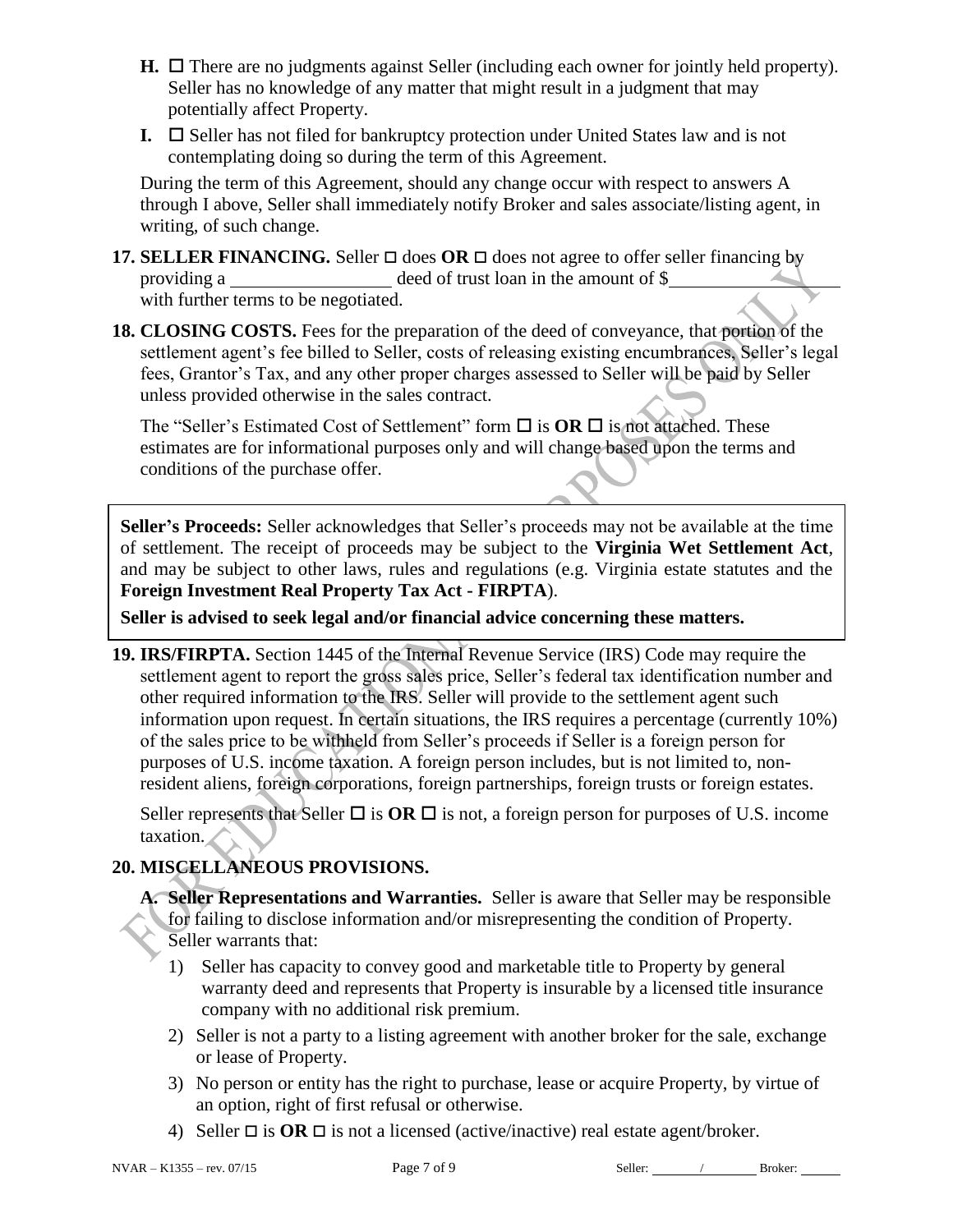- 5) Seller  $\Box$  has **OR**  $\Box$  has no knowledge of the existence, removal or abandonment of any underground storage tank on Property.
- 6) Property  $\Box$  is  $OR \Box$  is not tenant-occupied.
- **B. Access to Property.** Seller shall ensure Broker's access to Property to facilitate Broker's duties under this Agreement. If Property is currently tenant-occupied, Seller shall provide Broker with any current lease documents and contact information for current tenant, and shall use best efforts to obtain the full cooperation of the tenants, in connection with showings and inspections of Property.

### **C. Seller Assumption of Risk.**

- 1) Seller retains full responsibility for Property, including all utilities, maintenance, physical security and liability until title to Property is transferred to buyer. Seller is advised to take all precautions for safekeeping of valuables and to maintain appropriate property and liability insurance through Seller's own insurance company. Broker is not responsible for the security of Property or for inspecting Property on any periodic basis.
- 2) In consideration of the use of Broker's services and facilities and of the facilities of any Multiple Listing Service, Seller and Seller's heirs and assigns hereby release Broker, Broker's designated agents, sub-agents, sales associates and employees, any Multiple Listing Service and the Directors, Officers and employees thereof, including officials of any parent Association of REALTORS®, except for malfeasance on the part of such parties, from any liability to Seller for vandalism, theft or damage of any nature whatsoever to Property or its contents that occurs during the Listing Period. Seller waives any and all rights, claims and causes of actions against them and holds them harmless for any property damage or personal injury arising from the use or access to Property by any persons during the Listing Period.
- **D. Appropriate Professional Advice.** Broker can counsel on real estate matters, but if Seller desires legal advice, Seller is advised to seek legal counsel. Seller is advised further to seek appropriate professional advice concerning, but not limited to, property or tax and insurance matters.
- **E. Service Provider Referrals.** Broker or one of Broker's sales associates may refer a service provider to assist Seller in this transaction. This referral is not an endorsement, guarantee or warranty as to the quality, cost and/or timeliness of the services to be provided. Seller is advised to independently investigate all options for service providers and consider whether any service provider will work effectively with Seller. Seller is free to reject any referred service provider for any or no reason.
- **F. Subsequent Offers After Contract Acceptance**. After a sales contract has been ratified on Property, Broker recommends Seller obtain the advice of legal counsel prior to acceptance of any subsequent offer.
- **G. Governing Law.** The laws of Virginia shall govern the validity, interpretation and enforcement of this Agreement.
- **H. Binding Agreement**. This Agreement will be binding upon the parties, and each of their respective heirs, executors, administrators, successors and permitted assigns. The provisions hereof will survive the sale of Property and will not be merged therein. This Agreement, unless amended in writing by the parties, contains the final and entire agreement and the parties will not be bound by any terms, conditions, oral statements, warranties or representations not herein contained.